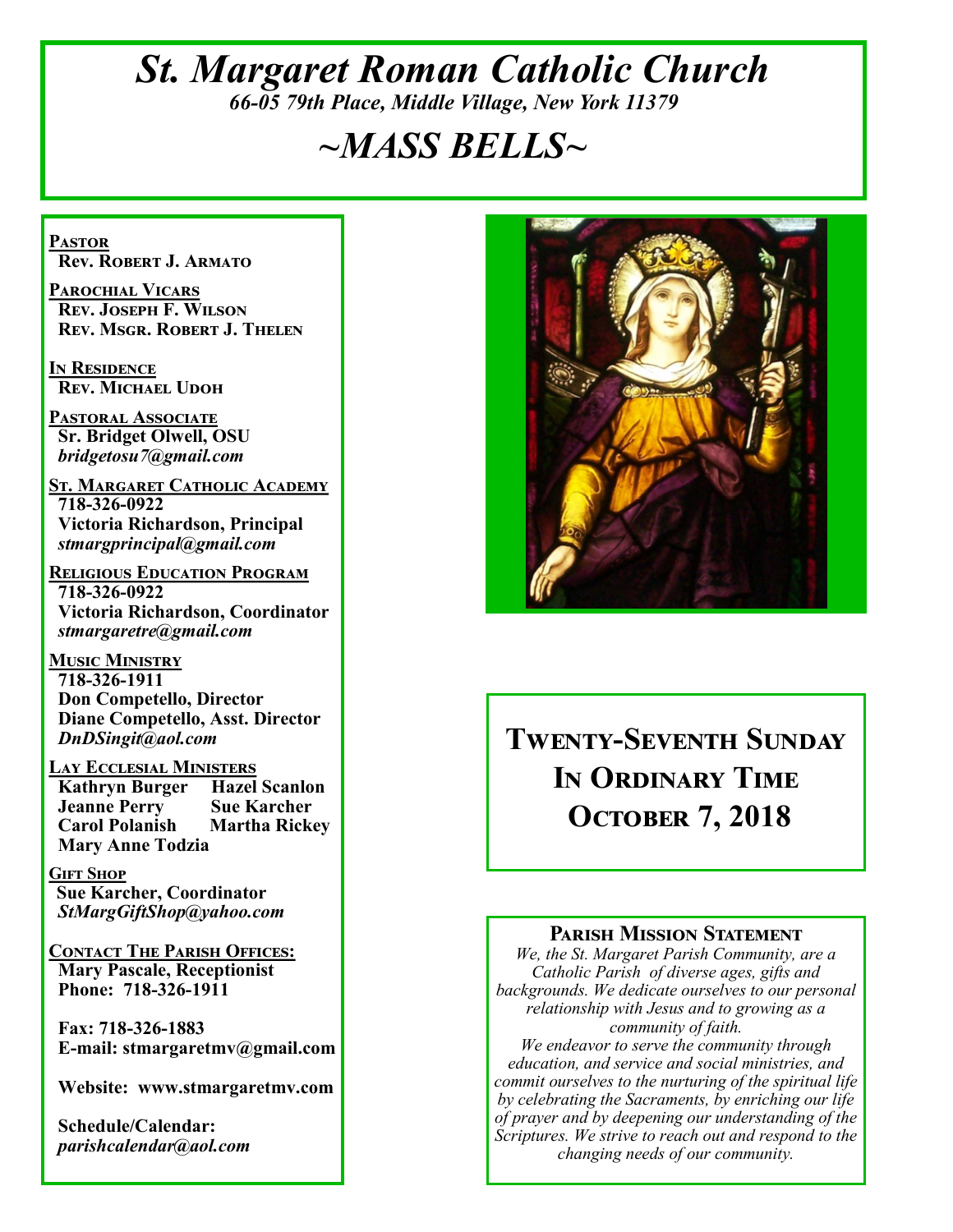# *MASSES FOR THE WEEK*

| SUN.<br>7:30<br>9:00                     | <b>OCTOBER 7 - TWENTY-SEVENTH</b><br><b>SUNDAY IN ORDINARY TIME/WORLD</b><br><b>COMMUNION SUNDAY/</b><br><b>RESPECT LIFE SUNDAY</b><br>Deceased of the Ryan & Flynn Families<br>Il Popolo della Parocchia/Filippo Verde/<br>Antonino Catalano (BIRTH)/Vincenzo, | N<br>$\mathbf{F}$         |
|------------------------------------------|-----------------------------------------------------------------------------------------------------------------------------------------------------------------------------------------------------------------------------------------------------------------|---------------------------|
| 10:30<br><b>NOON</b><br>2:30PM<br>5:00PM | Salvatore e Giovanna Consiglio/<br><b>Carl Dokter</b><br>Fire Lt. Kevin J. & William Pfeifer<br><b>WEDDING:</b> Jonathan Botelho and Louise Russo<br><b>Madeline Sepe</b>                                                                                       | $\bf C$                   |
| MON.                                     | <b>OCTOBER 8 - WEEKDAY/COLUMBUS</b><br><b>DAY</b>                                                                                                                                                                                                               | ap                        |
| 9:00                                     | Philip & Leonardo Curatolo                                                                                                                                                                                                                                      | N(                        |
| TUE.                                     | <b>OCTOBER 9 - STS. DENIS/JOHN</b>                                                                                                                                                                                                                              | M                         |
| 7:00<br>9:00                             | <b>LEONARDI</b><br>Ruth O'Hehir<br>Jim & Rita Minogue                                                                                                                                                                                                           | $\mathbf{B}$<br>Su<br>reo |
| WED.<br>7:00<br>9:00                     | <b>OCTOBER 10 - WEEKDAY</b><br>Salvatore Jannello<br><b>Michael Putillo</b>                                                                                                                                                                                     | yo<br>W                   |
| THU.<br>7:00<br>9:00                     | <b>OCTOBER 11 - ST. JOHN XXIII, POPE</b><br><b>Vincent Seminario</b><br><b>Edward Twomey</b>                                                                                                                                                                    | si<br>pri<br>Fo           |
| FRI.<br>7:00<br>9:00                     | <b>OCTOBER 12 - WEEKDAY</b><br>Vita & Frank Spadafora<br>Giuseppe LaBarbera                                                                                                                                                                                     | <b>WV</b><br>TI<br>at     |
| SAT.<br>9:00                             | <b>OCTOBER 13 - WEEKDAY</b><br>COLLECTIVE: Zita Panas/Welfare of Sean                                                                                                                                                                                           | ne                        |
| 11:45                                    | Carthy/Carole Murphy/Tom O'Connor<br><b>MONTHLY MEMORIAL MASS: Luigi Bosco/</b><br>Calogera Buttafuoco/Antonino D'Arrigo/<br>Sylvia DePergola/Angelo Bommarito/<br>Pasquale Pompeo/Henrietta Cervino                                                            | П<br>pr:                  |
| 5:00PM                                   | Anthony & Antoinette Santora                                                                                                                                                                                                                                    | TI                        |
| SUN.                                     | <b>OCTOBER 14 - TWENTY-EIGHTH</b><br><b>SUNDAY IN ORDINARY TIME</b>                                                                                                                                                                                             | fro<br>Dı                 |
| 7:30<br>9:00                             | Dorothy Donovan<br>Vincenza, Mariano e Salvatore Palmeri/<br>Caterina Garofalo/Sylvia DePergola/                                                                                                                                                                | B0<br>fro                 |
| 10:30<br><b>NOON</b><br>5:00PM           | Maria Millocca/<br>People of the Parish<br>Anthony Tavarone<br>Mary Westman                                                                                                                                                                                     | ar<br>71                  |

#### **THE RECTORY WILL BE CLOSED ON MONDAY, OCTOBER 8TH IN OBSERVANCE OF COLUMBUS DAY MASS IS AT 9:00AM ONLY**

# **PARISH INFORMATION**

**The Rectory office is open Monday - Thursday - 9 am to Noon, and 1 pm to 7pm Friday - 9 am to Noon, and 1 pm to 5 pm Saturday - by appointment Sunday - closed**

**CONFESSIONS** - Saturday, 4-4:45 pm or by appointment with a priest.

**NOVENA** to Our Lady of the Miraculous Medal ondays after the 9am Mass.

**BAPTISMS** take place on the 1st and 3rd Indays of the month. Please call the ctory for an appointment and to register ur child.

**WEDDINGS MUST** be scheduled at least six months in advance by appointment with a iest or a deacon. Please call the rectory office. r marriage preparation information visit www.pre-cana.org.

**THE ENGLISH CHOIR** rehearses on Tuesday, 7 pm in the Church. Tenors and baritones eded!

**CORO ITALIANO** prattica ogni Domenica ima della Messa Italiana.

**THE YOUTH CHOIR** rehearses on Thursday, om 6-7 pm in the Church. For more info,  $nD$ singit@aol.com

**BOY SCOUT TROOP #119** meets on Tuesdays  $5m$  7:15-9 pm in the Parish Hall. New members e welcome, age 10 1/2 & up. Call Mr. Krzewski, 8-894-4099.

**CUB PACK #119** meets on Mondays from 7-8:30 pm in the Parish Hall. New members welcome, age 6 to 10-1/2. Call Mr. Krzewski, 718-894-4099.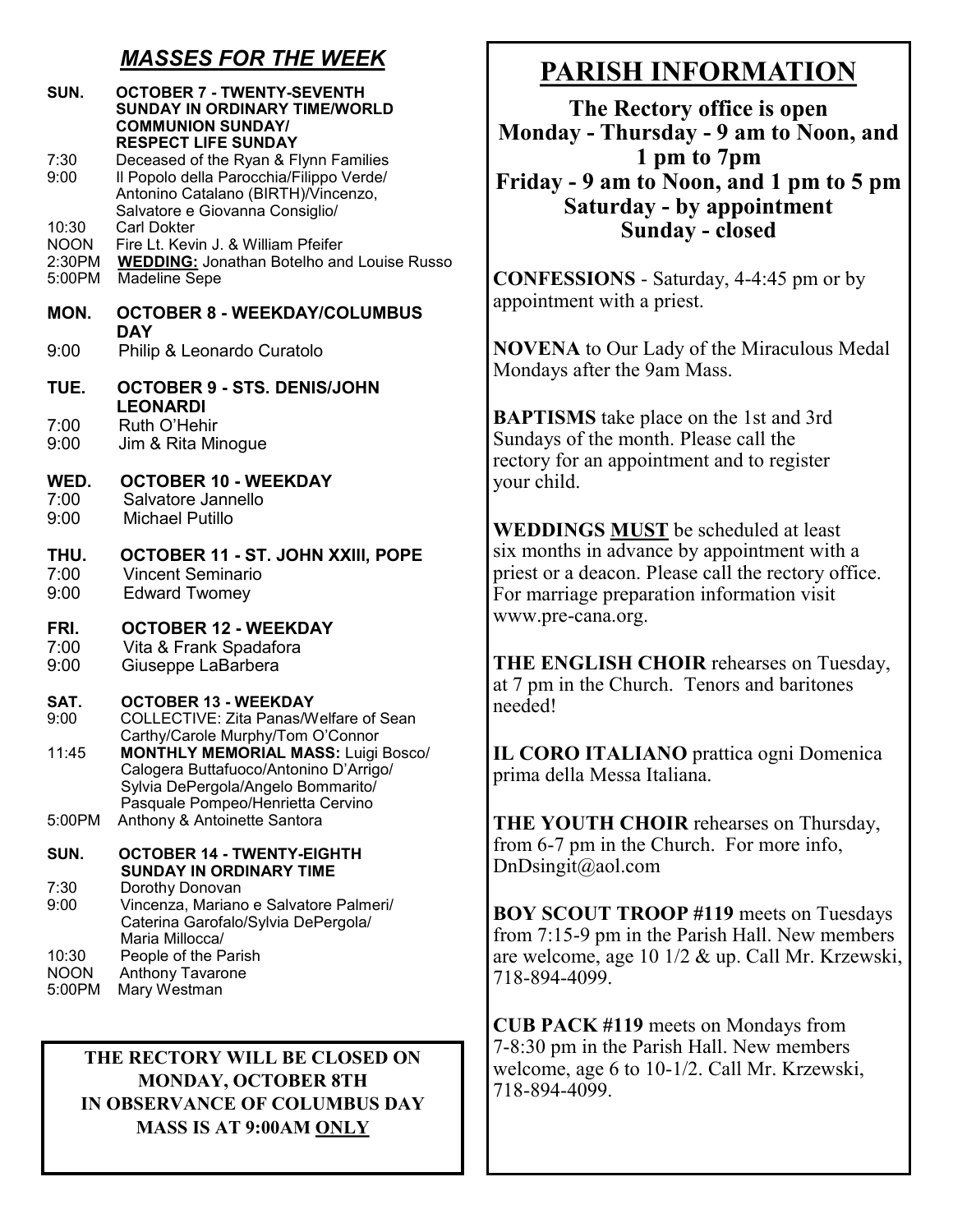# PLEASE PRAY FOR OUR SICK

Karen Guarascio, Connie Faccibene, Eileen Hinrichs, Linda Frazier, Cari Ann Falk-LoBello, Glen Falk, Ronald Frazier, John Downer, Robert Sabini, Lee Falk, Scott White, Baby McKinley Kelleher, Sean Harrison, Justin James Quirke, Elizabeth Ott, Marion Caracciola, Baby Keila Mary Champoli, The Ferrugio Family, Sandra Slattery, Richard Santangelo, Joseph Simon, James Taylor, James Leung, Dr. Joan Virostko, Alfie Poje, Margaret Cosentino, Ann Pompeo, Gloria Mojica, Larry Dumbra, Bob Marvin, Joseph O'Brien, Katie Bryzgornia, Daniel Fox, Domenica Millitello, Caterina D'Anna, Evelyn Mojica, Immaculate Marge D'Elia, Carol Arevalo, Jim O'Driscoll, Victoria Lippolis, Mary Rigovich, Matteo Sabini, Charles Schaaf, Alvaro Andres Gonzalez, Luis Sanchez, Billy Gillespie, Salvatore Locascio, George McGarry, Cathie Greulich, Anthony Bruno, Charles G. Krzewski, John Wert, Joseph Stubbs, Bob & Karen Schaefer, Michael Hirst, Mary Harrison, John Murphy, Anne McGinnis, Richard Santangelo, Norma Voyer, Vicky Turato, Adriana Caruso, Julio Pelaez, Maritza Gutierrez, Graciela Mora,

*The names will remain for 3 months, please call 718-326-1911 and ask for continued prayers.*

# **Prayer Requests**

**Pray for vocations to the Priesthood and Religious Life.** 

**Please pray for our men and women from our Parish serving in the defense of our country: Lt. Col. Thomas Frohnhoefer Sgt. Robert A. Domenici** 



#### *WE RECALL OUR BELOVED DECEASED*

*Especially, Roger Schmitt, Edward C. Lawrence, May they rest in Christ's Peace!*

# *MEMORIALS*

# *WINE & HOST THIS WEEK*

*are offered in memory of Mary Lee at the request of the Rabich Family.* 

# *SANCTUARY LAMP & ALTAR CANDLES THIS WEEK*

*are offered in memory of Belinda Racco at the request of Barbara & John.*

# **TODAY'S READINGS**

*Twenty-Seventh Sunday in Ordinary Time*

Gn 2:18-24 Ps 128:1-2, 3, 4-5, 6 Heb 2:9-11 Mk 10:2-16 or 10:2-12

# **READINGS FOR THE WEEK**

Lk 10:38-42

Ps 117:1bc-2 Lk 11:1-4

Monday: Gal 1:6-12 Ps 111:1b-2, 7-8, 9, 10c Lk 10:25-37

Ps 139:1b-3, 13-14ab, 14c-15

Tuesday: Gal 1:13-24

Wednesday: Gal 2:1-2, 71-14

Thursday: Gal 3:1-5

Lk 1:69-70, 71-72, 73-75 Lk 11:5-13

Friday: Gal 3:7-14 Ps 111:1b-2, 3-4, 5-6 Lk 11:15-26

Saturday: Gal 3:22-29 Ps 105:2-3, 4-5, 6-7 Lk11:27-28

Sunday: Wis 7:7-11 Ps 90:12-13, 14-15, 16-17 Heb 4:12-13 Mk 10:17-30 or 10:17-27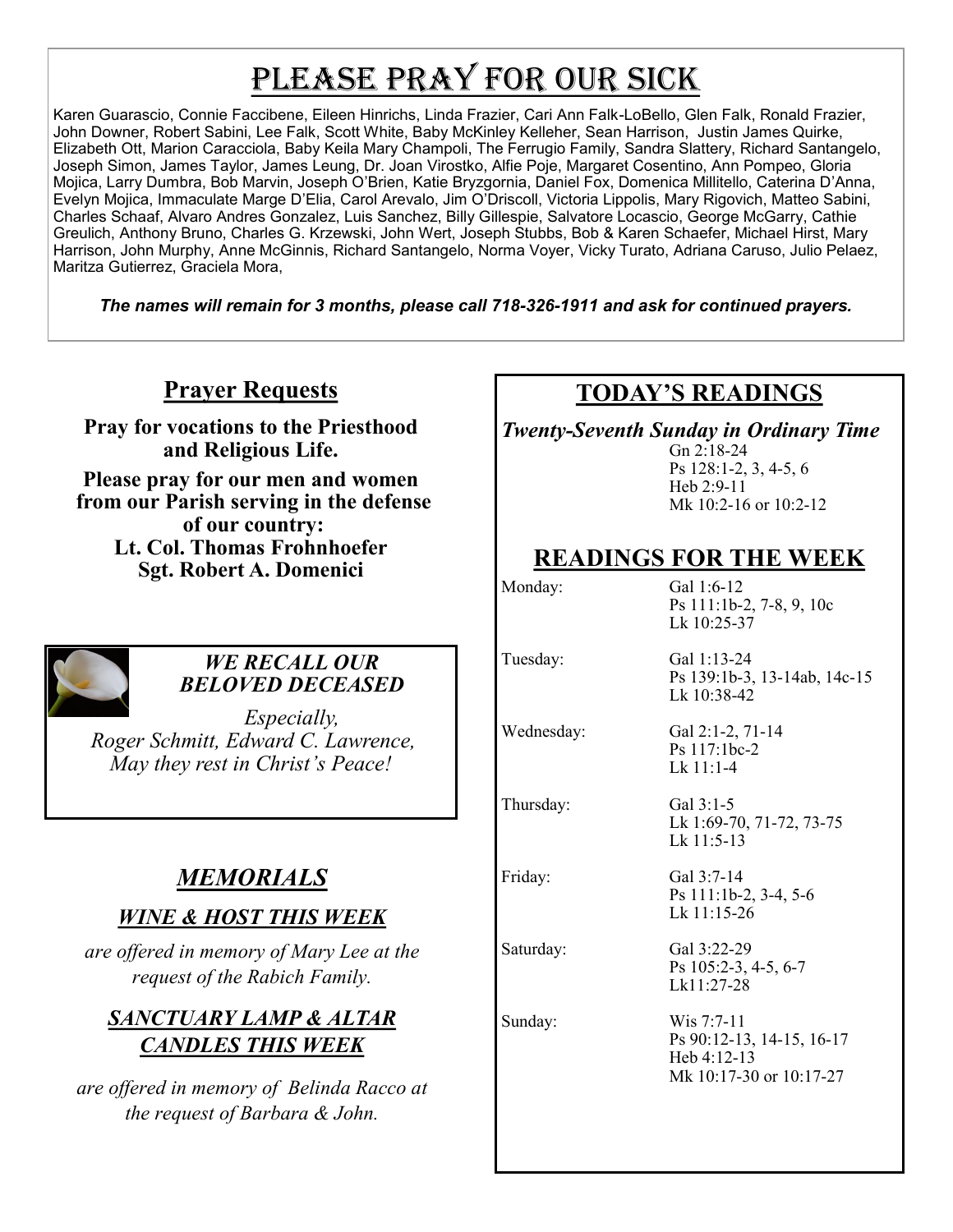

# **COME ONE, COME ALL!!**

Our Boy Scout

Troop #119 will be outside the Church the weekends of October 13/14 and October 27/28 selling World's Finest Chocolate. Please stop by and help our Scouts and purchase your supply of goodies!

# **RCIA**

 Adults who have not been baptized or received First Communion or Confirmation should contact Sr. Bridget, **718-326-1911, ASAP**  to register for faith formation in the *Rite of Christian Initiation of Adults.* The Sacraments will be conferred next Spring, after participation in the formation process.

## **PARISH REGISTRATION**

 Very often, people come to the Rectory asking for a certificate or letter attesting to their being active members of our Parish. That's hard for us to do, if there is no record of their being registered.

 All families worshiping here at St. Margaret's are encouraged to register with the Rectory Offices. All you have to do is complete the following information and drop it into the collection basket. We'll take it from there. Ĭ

| Name:    |                                      |
|----------|--------------------------------------|
| Address: |                                      |
|          |                                      |
|          |                                      |
|          | Phone #: $($ )-<br><b>Contractor</b> |

# **VISITS TO THE HOMEBOUND**

 All EMHCs who are visiting the homebound MUST complete a visitation form and return it to Sr. Bridget. Copies of the form are available at the Sacristy.

 Call the Rectory to arrange for a **visit to the homebound by a priest** so that the Sacraments of Reconciliation, Anointing, and Communion can be administered to our sick and/or elderly parishioners.

# **ALTAR SERVERS**

 Fr. Wilson is in the process of recruiting and training a new class of altar servers and retraining those who were installed previously. This important ministry is open to boys and girls 4th Grade and up, whether attending our Academy or our Religious Education Program. Registration and the first training session will be announced in upcoming bulletins.

 Meanwhile, installed servers should check in at the Sacristy whenever coming to Mass. We may need your assistance on a volunteer basis until regular schedules can be issued.

## **CATECHISTS NEEDED**

 Our Religious Education Program is flourishing with a present enrollment of about 350 children in grades 1-8. As a result, we need more teachers so as to keep our class sizes at a reasonable level. If you would like to share the Faith and help young people know Jesus Christ, please contact Ms. Richardson, Coordinator Religious Education at: **stmargaretre@gmail.com**

# **SUNDAY FUN-DAY BINGO**

Our Lady of Hope Auditorium **SUNDAY, OCTOBER 21ST** 2:00pm - 6:00pm - admission: \$10.00 and includes 1 packet of BINGO Cards (10 games) (please bring your own marker) Door prizes - coffee and cake For tickets call Liz, 917-864-8964, or Mary, 718-446-1554. Sponsored by the Senior Goal Group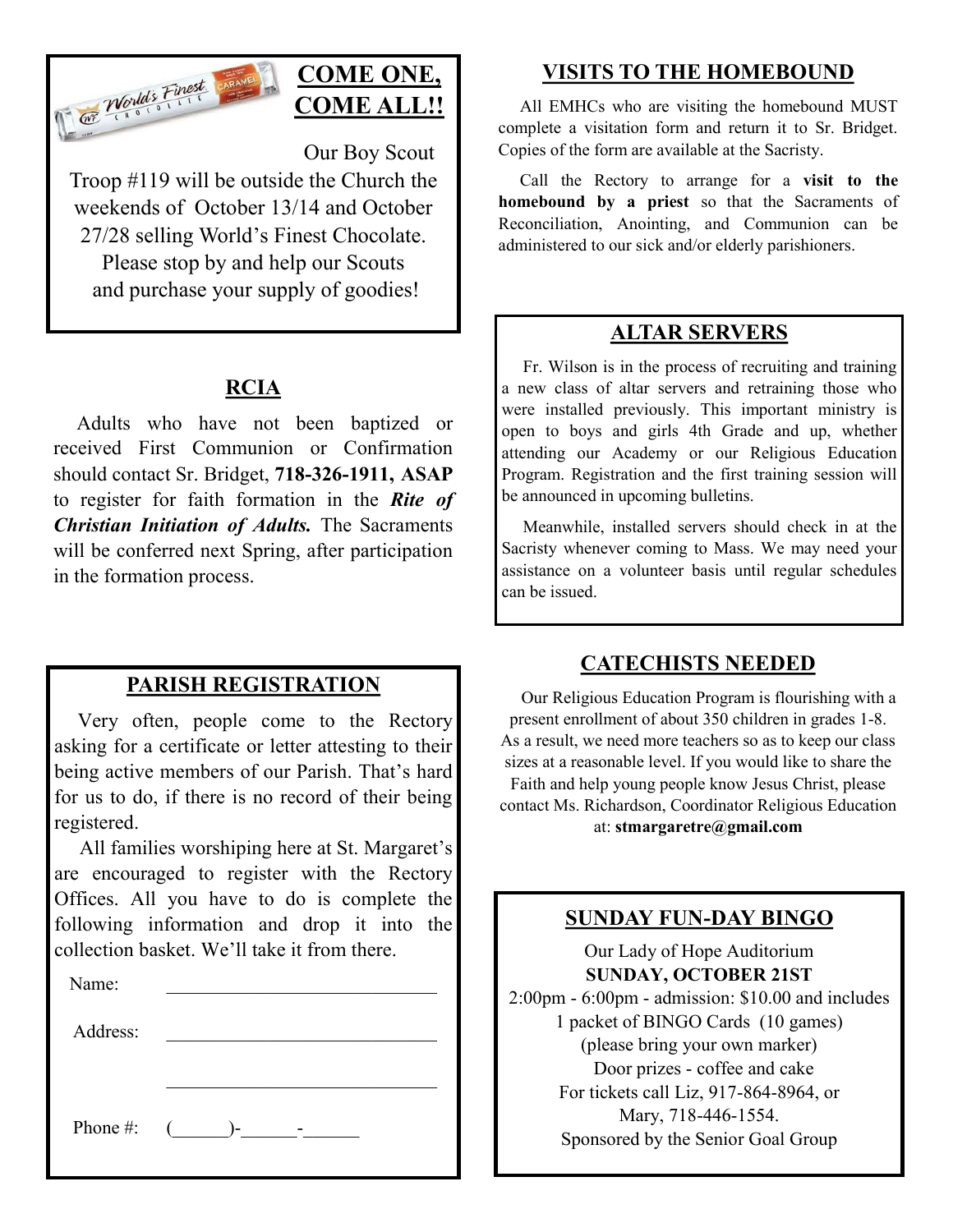# *FROM THE ACADEMY*



Falls brings many great fundraisers to the Academy. Our annual Race for Education

for Pre K to Grade 8 students. Alum, do you remember your Race for Education ? Share your memories of this great event on our Facebook page. Mark your calendar for our annual Blitz in November. Tickets will go on sale soon.

# **HIGH SCHOOL OPEN HOUSE**

**St. Agnes Academic HS:** Sat. Oct. 13th, 10am to 1pm. For more info. **718-353-6276** or **www.stagneshs.org. The Mary Louis Academy:** Sun. Oct. 14th, 10am to 3pm. Register at **www.TMLA.ORG. Dominican Academy:** Sat. Oct. 20th, 10am to 2pm For more info. **212-744-0195. Dominical Academy Mini Open House:**

> Wed. Oct. 24th, 4:30 to 6:30pm. (R.S.V.P. the website: **www.dominican academy.org**



# **BLOOD DRIVE**

 St. Margaret has sponsored many very successful Blood Donation Drives in the past. There is still a **CRITICAL BLOOD SHORTAGE**

and the New York Blood Center is asking again, for our help. St. Margaret will be sponsoring a **BLOOD DRIVE** this **SUNDAY, OCTOBER 7,** from 9am to 3pm in the Parish Hall. To ensure that you will be able to donate blood, please remember to include foods rich in iron in your diet and to eat a good meal and drink plenty of fluids before you come.

 St. Margaret blood donors have given the gift of life so generously in the past. Please help patients in need by making a blood donation once again.

**SAVE THE DATE. . . FRIDAY, NOVEMBER 16TH IN THE PARISH CENTER FOR THE SUPERMARKET BLITZ!! MORE DETAILS WILL FOLLOW We are in need of baskets for the Blitz. If you would like to donate some, please bring them to the School.**

## **GENERATIONS OF FAITH**

 Please keep up with your pledge payments for the **Generations of Faith** capital campaign to help us with needed maintenance projects on all of our buildings.



**THE ST. VINCENT dePAUL FOOD PANTRY** is located in the Convent.

#### **The pantry is open on WEDNESDAY AND SATURDAY from 10am to 12 Noon.**

*Thank you for your very generous support of the urgent need for food. The shelves are comfortably full and we look forward to better serving our less fortunate families. Always in short supply are coffee, bottled juice, mayo, peanut butter and jelly.*

#### **REPORTING ABUSE**

Call 1**-800-342-3720**, the toll-free, NY State hotline, or the toll-free, Diocesan number, **1-888-634-4499,**  to report *any* possible sexual abuse of children or adults by anyone. Both lines are confidential.

#### **JUST A REMINDER . . .**

 While we no longer celebrate private memorial Masses, families who wish to have an annual or "month's mind" Mass offered for a loved one can join in the memorial Mass celebrated each month, for the repose of the souls of those buried from our church during the preceding month. Call the Rectory Offices to make the arrangements. **The next memorial Mass will be celebrated at 11:45am Saturday, October 13.**